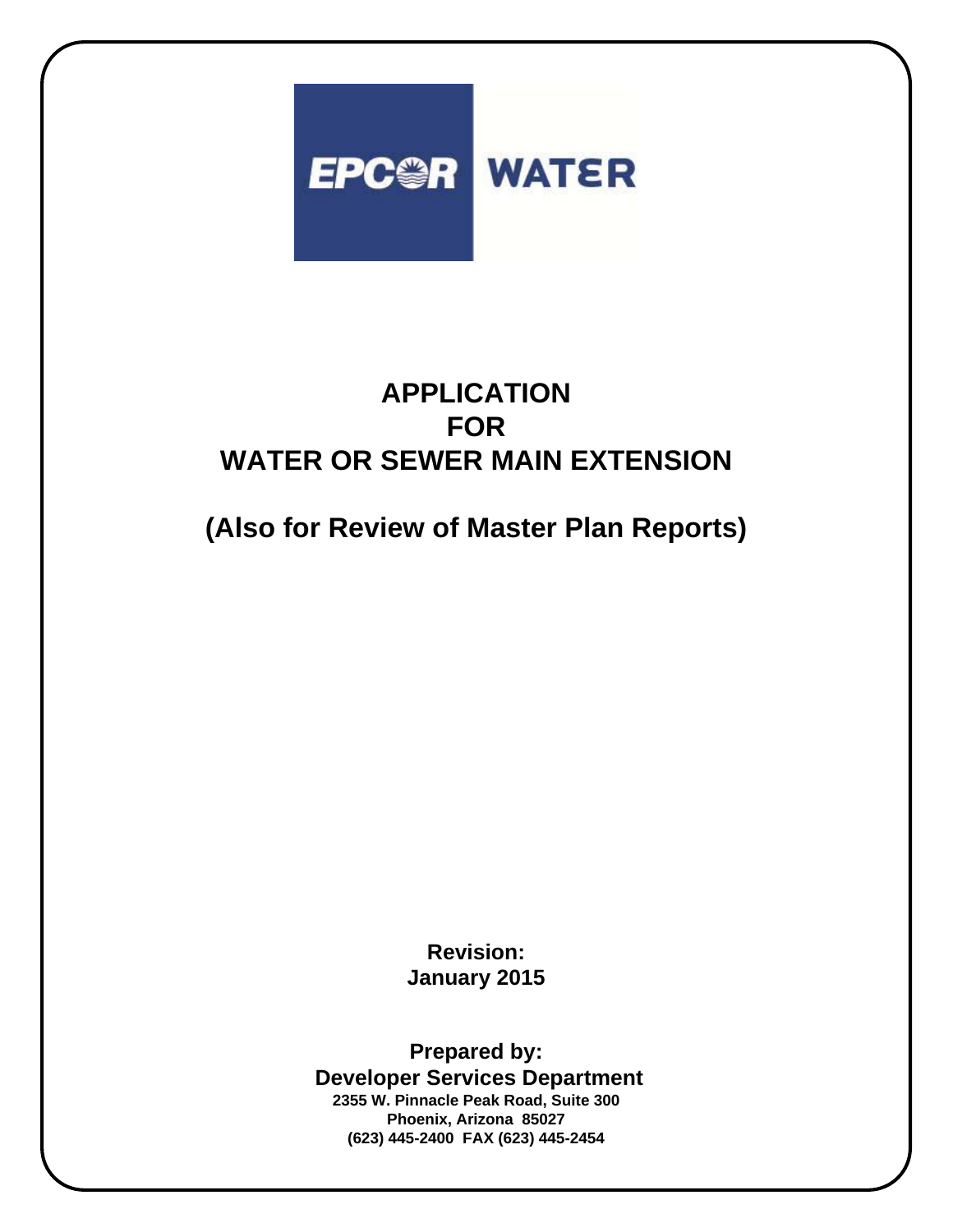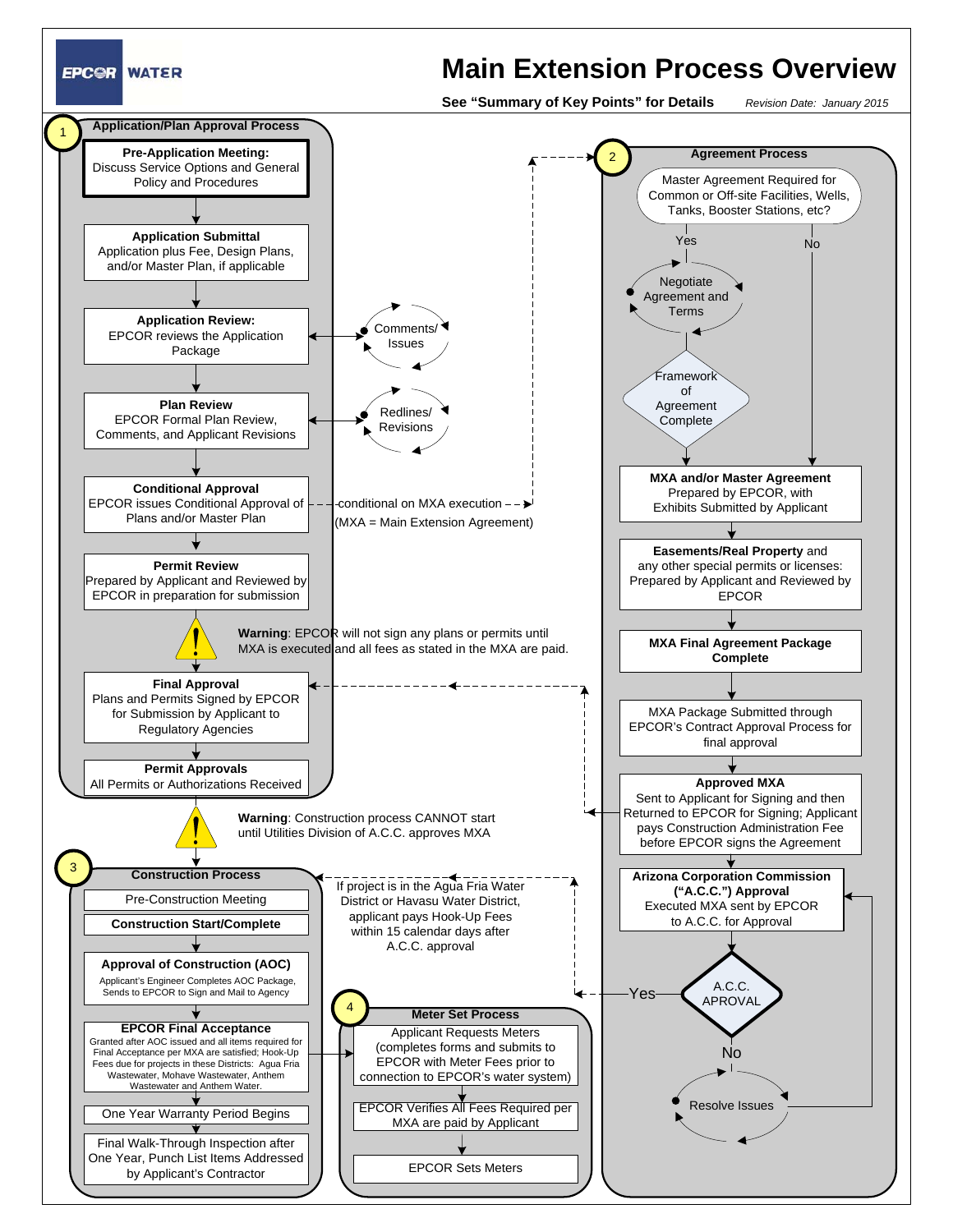

| 1. APPLICANT INFORMATION                      | 2. GENERAL PROJECT INFORMATION                                                                                       |  |  |  |  |  |
|-----------------------------------------------|----------------------------------------------------------------------------------------------------------------------|--|--|--|--|--|
| Applicant:                                    |                                                                                                                      |  |  |  |  |  |
| Applicant's Status: Individual □ Corporation□ |                                                                                                                      |  |  |  |  |  |
| LLC/LLP □ School □ Government/Municpal □      | (or nearest major cross streets)                                                                                     |  |  |  |  |  |
|                                               | Type of Project: Residential □<br>Commercial $\Box$<br>Industrial $\square$<br>Mixed Use $\Box$                      |  |  |  |  |  |
|                                               |                                                                                                                      |  |  |  |  |  |
|                                               | Type of Service Requested: Water $\Box$ Sewer $\Box$                                                                 |  |  |  |  |  |
|                                               | $\Box$ Included with this application is a legal description or<br>location map on 81/2" x 11" paper of the property |  |  |  |  |  |
|                                               | to be served.                                                                                                        |  |  |  |  |  |
|                                               |                                                                                                                      |  |  |  |  |  |
| 3. APPLICANT'S ENGINEERING INFORMATION        | 4. PRIMARY CONTACT INFORMATION                                                                                       |  |  |  |  |  |
|                                               | The designated primary point of contact for this project is:                                                         |  |  |  |  |  |
|                                               | Applicant Contact □<br>Engineering Contact □                                                                         |  |  |  |  |  |
|                                               |                                                                                                                      |  |  |  |  |  |
|                                               |                                                                                                                      |  |  |  |  |  |
|                                               |                                                                                                                      |  |  |  |  |  |
|                                               |                                                                                                                      |  |  |  |  |  |
|                                               |                                                                                                                      |  |  |  |  |  |
|                                               |                                                                                                                      |  |  |  |  |  |
| <b>5. OTHER INFORMATION</b>                   |                                                                                                                      |  |  |  |  |  |

\_\_\_\_\_\_\_\_\_\_\_\_\_\_\_\_\_\_\_\_\_\_\_\_\_\_\_\_\_\_\_\_\_\_\_\_\_\_\_\_\_\_\_\_\_\_\_\_\_\_\_\_\_\_\_\_\_\_\_\_\_\_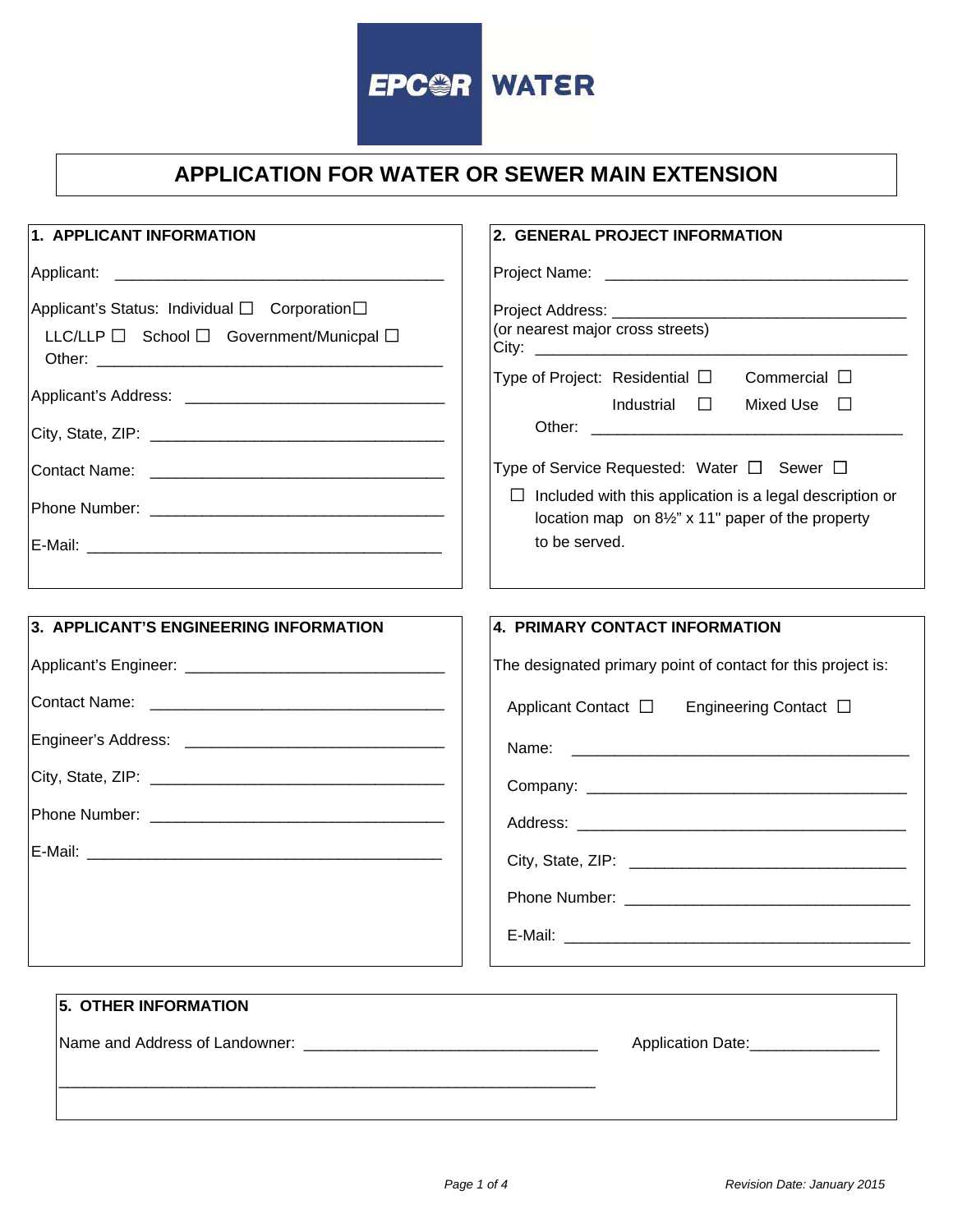

| 6. PROJECT DETAILED INFORMATION                                |                                                                                                                        |                                                        |                                          |                                        |                                                                                                        |
|----------------------------------------------------------------|------------------------------------------------------------------------------------------------------------------------|--------------------------------------------------------|------------------------------------------|----------------------------------------|--------------------------------------------------------------------------------------------------------|
| Estimated Construction Start Date: ____________________        |                                                                                                                        | Estimated Construction Completion Date: ______________ |                                          |                                        |                                                                                                        |
|                                                                | Summary of the new infrastructure proposed to be constructed                                                           |                                                        |                                          |                                        |                                                                                                        |
| Meter Size<br>$5/8 - inch$                                     | # of Services<br>and the company of                                                                                    |                                                        | Mains<br>$6 - inch$                      | # of Feet                              | # of Valves                                                                                            |
| $3/4 - inch$<br>1-inch<br>$1\frac{1}{2}$ - inch                |                                                                                                                        |                                                        | $8 - inch$<br>$10 - inch$<br>$12 - inch$ | $\overline{\phantom{a}}$               |                                                                                                        |
| $2 - inch$<br>Other                                            |                                                                                                                        |                                                        | Other $-$<br># of Hydrants               |                                        | # of Firelines _________                                                                               |
| Total:                                                         |                                                                                                                        |                                                        | # of Manholes                            |                                        |                                                                                                        |
| Demands:                                                       | Average Day Demand<br>(gallons per day)                                                                                | (ADD x 1.8)                                            | Maximum Day Demand                       | Peak Hour Demand<br>$(ADD \times 3.0)$ |                                                                                                        |
| Residential                                                    |                                                                                                                        |                                                        |                                          |                                        |                                                                                                        |
| Landscape                                                      |                                                                                                                        |                                                        |                                          |                                        |                                                                                                        |
| Non-Residential                                                |                                                                                                                        |                                                        |                                          |                                        |                                                                                                        |
| Commercial                                                     | <u> 1980 - John Harrison, mars and de la partie de la partie de la partie de la partie de la partie de la partie d</u> |                                                        |                                          |                                        |                                                                                                        |
| Total                                                          |                                                                                                                        |                                                        |                                          |                                        |                                                                                                        |
| Fire Flow Requirement per municipal fire department:<br>$\Box$ | Guide and are included with this application.                                                                          | (gallons per minute)                                   | (duration, hours)                        |                                        | Supporting calculations for the estimated water demands above are in accordance with EPCOR's Developer |
| Project Narrative / Other Information:                         |                                                                                                                        |                                                        |                                          |                                        |                                                                                                        |
|                                                                |                                                                                                                        |                                                        |                                          |                                        |                                                                                                        |
|                                                                |                                                                                                                        |                                                        |                                          |                                        |                                                                                                        |
|                                                                |                                                                                                                        |                                                        |                                          |                                        |                                                                                                        |
|                                                                |                                                                                                                        |                                                        |                                          |                                        |                                                                                                        |
|                                                                |                                                                                                                        |                                                        |                                          |                                        |                                                                                                        |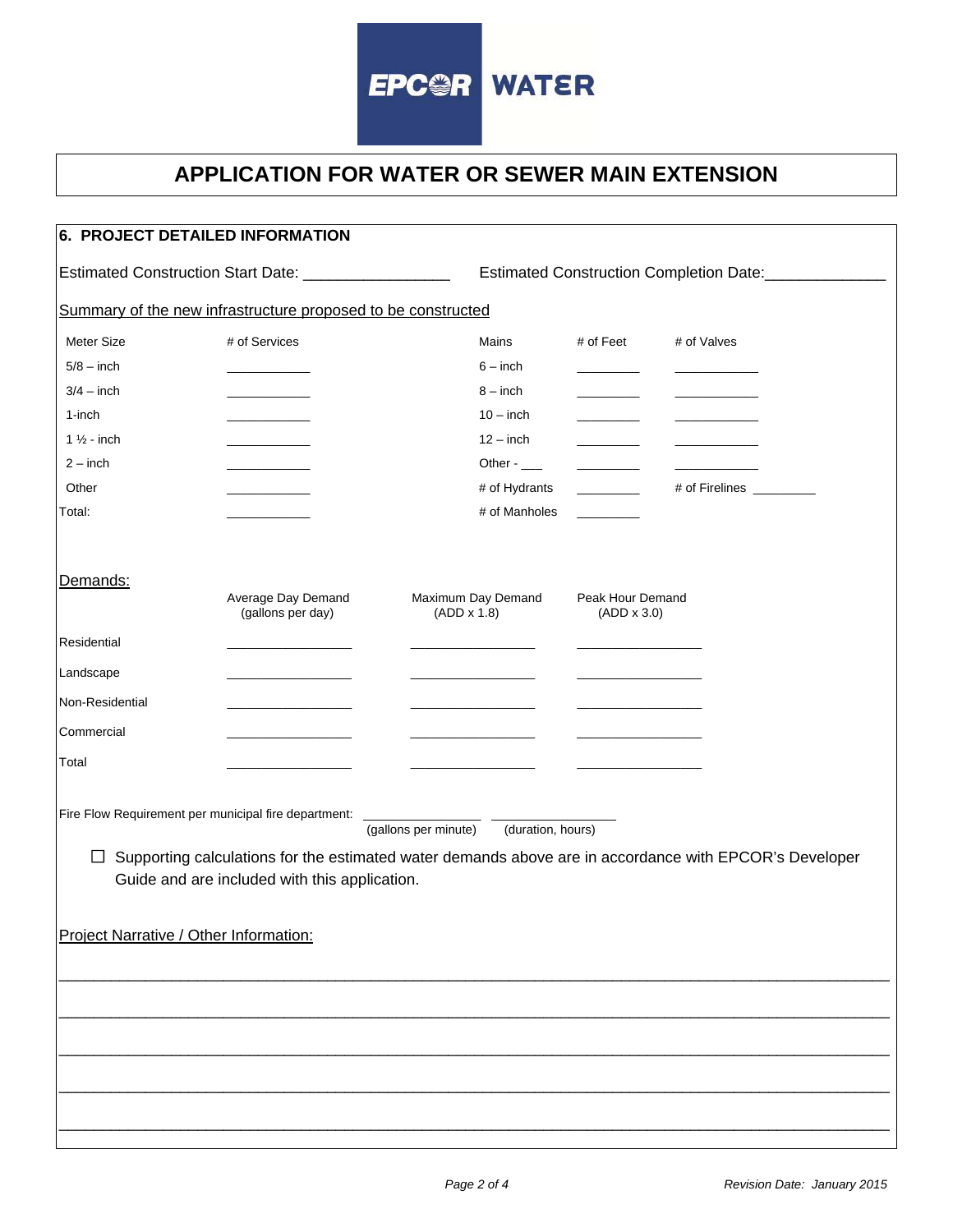

| 7. APPLICANT'S PROJECT APPROVALS             |          |         |              |                                |  |  |  |  |
|----------------------------------------------|----------|---------|--------------|--------------------------------|--|--|--|--|
|                                              | Approved | Pending | Not Required | If applicable, name of permit: |  |  |  |  |
| <b>Local Planning Board</b>                  |          |         |              |                                |  |  |  |  |
| Local Zoning Board                           |          |         |              |                                |  |  |  |  |
| Local Fire Department/District               |          |         |              |                                |  |  |  |  |
| Local Building Permit                        |          |         |              |                                |  |  |  |  |
| County Dept of Environmental Services $\Box$ |          |         |              |                                |  |  |  |  |
| AZ Dept of Water Resources                   |          |         |              |                                |  |  |  |  |
| AZ Dept of Environmental Quality             |          |         |              |                                |  |  |  |  |
| Others:                                      |          |         |              |                                |  |  |  |  |
|                                              |          |         |              |                                |  |  |  |  |
|                                              |          |         |              |                                |  |  |  |  |
|                                              |          |         |              |                                |  |  |  |  |
|                                              |          |         |              |                                |  |  |  |  |
|                                              |          |         |              |                                |  |  |  |  |

## **8. CHECKLIST FOR ENGINEERING PLAN SUBMISSION**

I understand that I will need to perform the following actions as part of the submittal process to EPCOR:

- $\Box$ Submit two sets of design plans on 24" x 36" sheets and electronic PDF's of each sheet. Each set of plans must be signed and sealed by a professional engineer registered in the State of Arizona. Specifications may be provided on the design plans.
- $\Box$ Submit an itemized engineer's cost estimate for construction of the facilities. The cost estimate must be provided on 8½" x 11" paper, with separate sheets for water and sewer, and each sheet must be signed and sealed by a professional engineer registered in the State of Arizona.
- $\Box$ Submit a site plan on 8½" x 11" paper that shows roadways, facilities, property lines, easements, and rights-of-way.
- $\Box$ Ensure that the proposed water and/or sewer system meets the requirements stated in EPCOR's Developer Guide, ADEQ's Engineering Bulletin #10 (for water systems), and ADEQ's Engineering Bulletin #11 (for sewer systems).
- $\Box$ If a Master Plan or Comprehensive Plan exists that has been accepted by EPCOR, ensure that the proposed facilities meet the design and planning requirements of the Master Plan or Comprehensive Plan.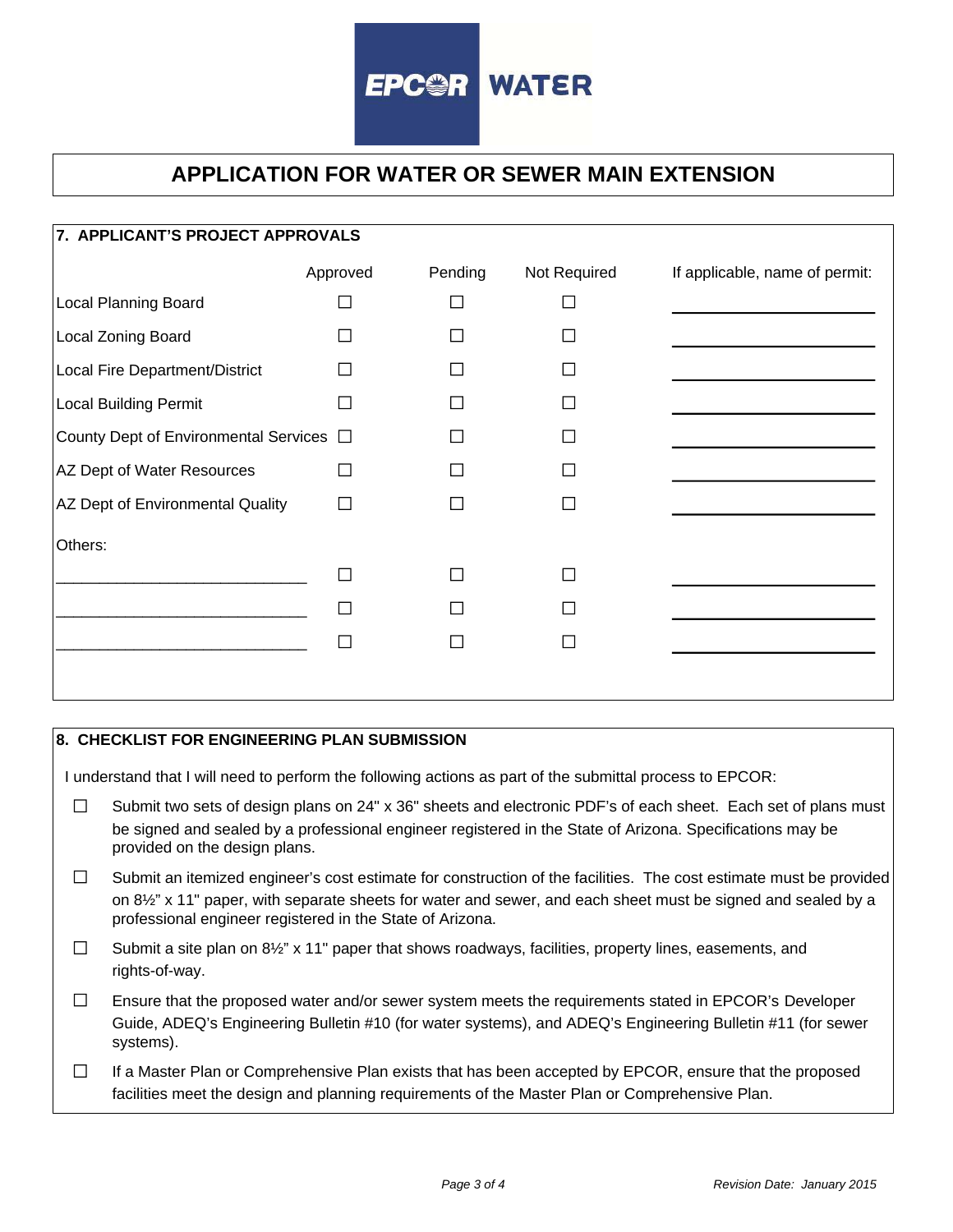

| 9. CONFIRMATION OF RECEIPT OF THE FOLLOWING INFORMATION FROM EPCOR:                                |         |
|----------------------------------------------------------------------------------------------------|---------|
| The applicant has received the following information from EPCOR:                                   | Initial |
| $\Box$<br>Arizona Administrative Code § R14-2-406 (attached)                                       |         |
| EPCOR's Developer & Engineering Guide<br>$\Box$                                                    |         |
|                                                                                                    |         |
|                                                                                                    |         |
|                                                                                                    |         |
| 10. APPLICATION FEE (Due with submittal of application and plans / master reports)                 |         |
| All Application Fees are non-refundable.<br>Please make all checks payable to "EPCOR"              |         |
|                                                                                                    |         |
| For Review of Engineering Plans (other than fire protection services only):<br>The fee is \$5,000. | \$      |
| For Review of Engineering Plans that ONLY include Fire Protection Services:                        |         |
| The fee is \$2,500.                                                                                | \$      |
| For Review of Master Plan Reports:                                                                 |         |
| For developments that will have less than 100 residential services = $$1,500$                      | \$      |
| For developments that will have 100 or more residential services = $$2,500$                        | \$      |
| For Commercial developments = $$2,500$                                                             | \$      |
|                                                                                                    |         |
| <b>Total Due:</b>                                                                                  |         |
|                                                                                                    |         |
|                                                                                                    |         |
| 11. APPLICANT'S SIGNATURE                                                                          |         |
|                                                                                                    |         |
|                                                                                                    |         |
|                                                                                                    |         |
|                                                                                                    |         |
|                                                                                                    |         |
|                                                                                                    |         |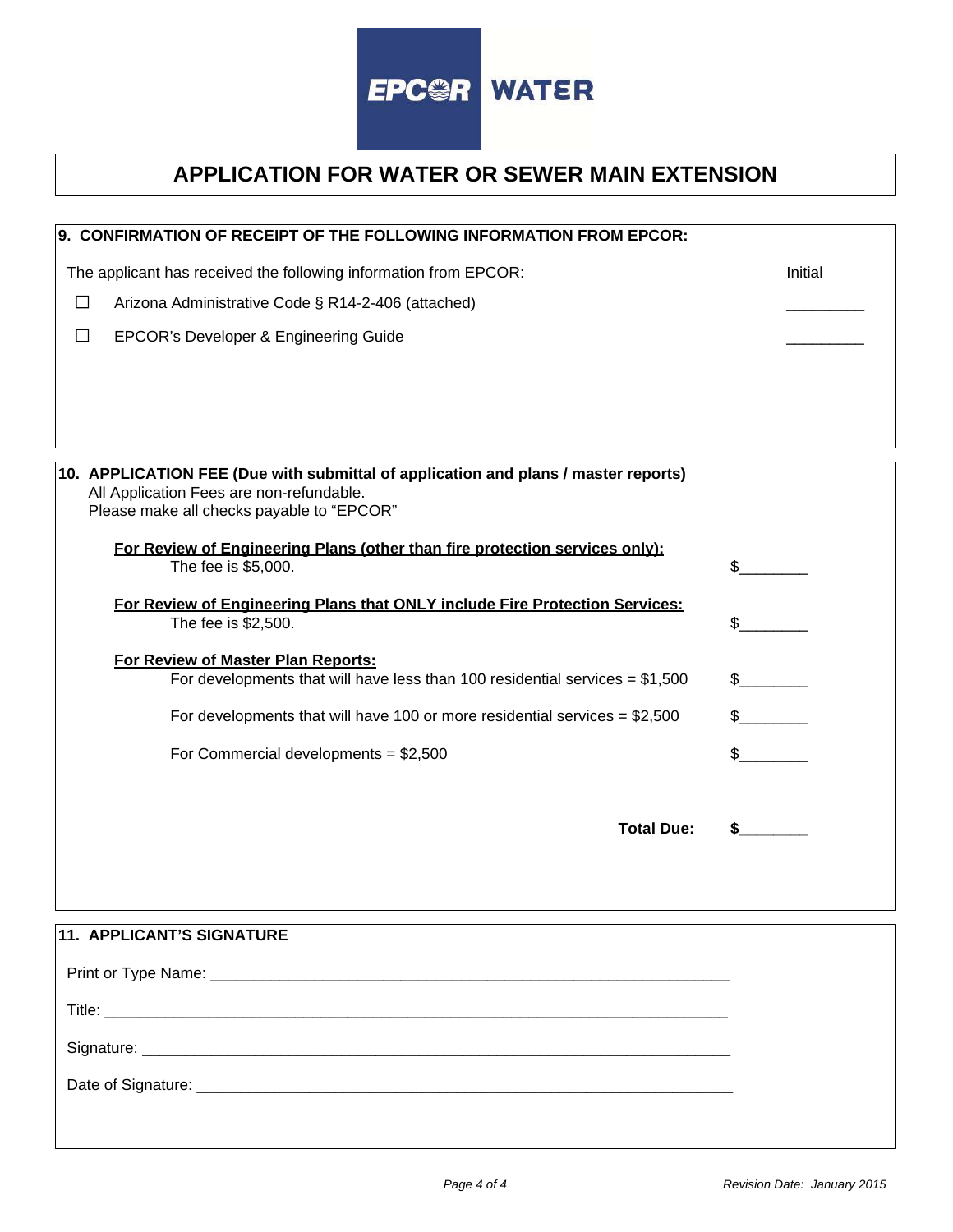

# **ARIZONA ADMINISTRATIVE CODE § R14-2-406**